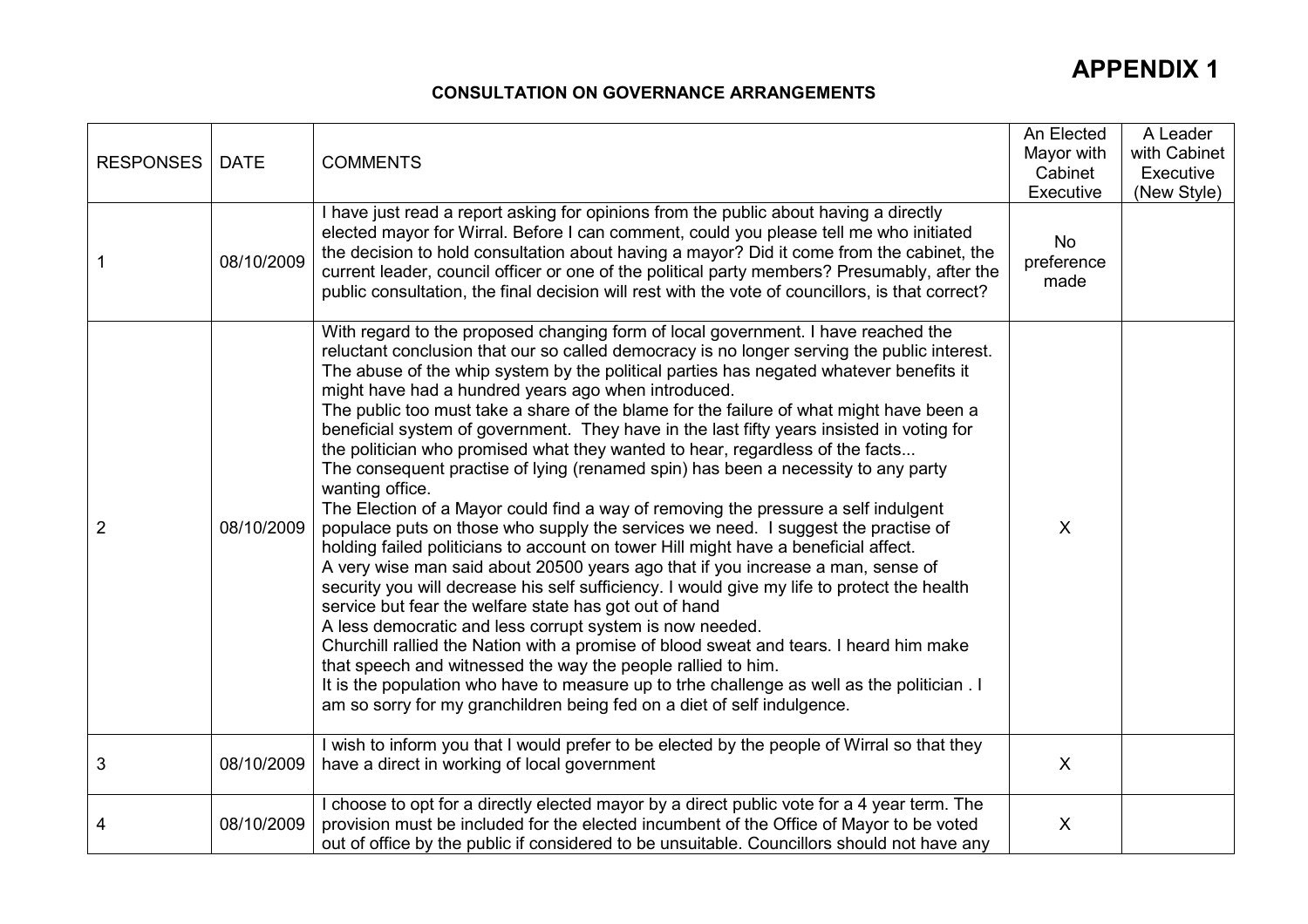|                |            | powers to elect or terminate the publicly elected Mayor                                                                                                                                                                                                                                                                                                                                                                                                                                                                                                                                                                                                                                                                                         |                                 |              |
|----------------|------------|-------------------------------------------------------------------------------------------------------------------------------------------------------------------------------------------------------------------------------------------------------------------------------------------------------------------------------------------------------------------------------------------------------------------------------------------------------------------------------------------------------------------------------------------------------------------------------------------------------------------------------------------------------------------------------------------------------------------------------------------------|---------------------------------|--------------|
| 5              | 08/10/2009 | I fully support the system of an elected Mayor for Wirral<br>He should have a Mandate to be non Political, have full executive powers, and be elected<br>by the population at regular periods. His first job should be to reduce the total council<br>costs, but not needlessly by reducing staff.                                                                                                                                                                                                                                                                                                                                                                                                                                              | X                               |              |
| 6              | 09/10/2009 | New style, please.                                                                                                                                                                                                                                                                                                                                                                                                                                                                                                                                                                                                                                                                                                                              |                                 | $\mathsf{X}$ |
| $\overline{7}$ | 10/10/2009 | I support the idea of Wirral Having an elected Mayor, when will this happen, send me<br>details                                                                                                                                                                                                                                                                                                                                                                                                                                                                                                                                                                                                                                                 | $\sf X$                         |              |
| 8              | 12/10/2009 | This email is to register my support for the idea of a directly elected mayor for Wirral.<br>I would like to see also a mechanism which could remove any mayor from office during<br>his term by members of the public and not councillors. The Wirral electorate are fed up<br>with the lack of responsibility and accountability with the current 'shared rsponsibility'<br>cabinet system. One last thing would make the whole idea work better for the public and<br>that is to continue the current arrangement of a non-party political mayor i.e. an<br>independent. Otherwise we will be back to where we are now in everything but name                                                                                                | $\boldsymbol{\mathsf{X}}$       |              |
| 9              | 12/10/2009 | Further to the above notice on the Council website.<br>Please advise whether it is possible to view further details held by the Council of these<br>proposed changes. I did follow the link included to the Communities.gov.uk site, however<br>I was unable to locate much additional information.<br>In addition please can you advise where I can find details of the workings of the<br>consultation process.                                                                                                                                                                                                                                                                                                                               | <b>No</b><br>preference<br>made |              |
| 10             | 13/10/2009 | The proper consultation would be to ask the electorate in a ballot which they would prefer<br>and not just through a consultation process via the web site. This will reach only a few of<br>the residents, whereas a call for a referendum will reach the vast majority of the people,<br>unless of course, councillors would prefer that to be the case.<br>It should be pointed out that a Mayor elected by councillors is unlikely to be unpartisan,<br>with buggins turn being observed by the main three political parties. A direct election<br>would give all councillors, including the independants an opportunity to stand for election<br>for Mayor and I hope that there will be significantly more of them, at the next election. | No<br>preference<br>made        |              |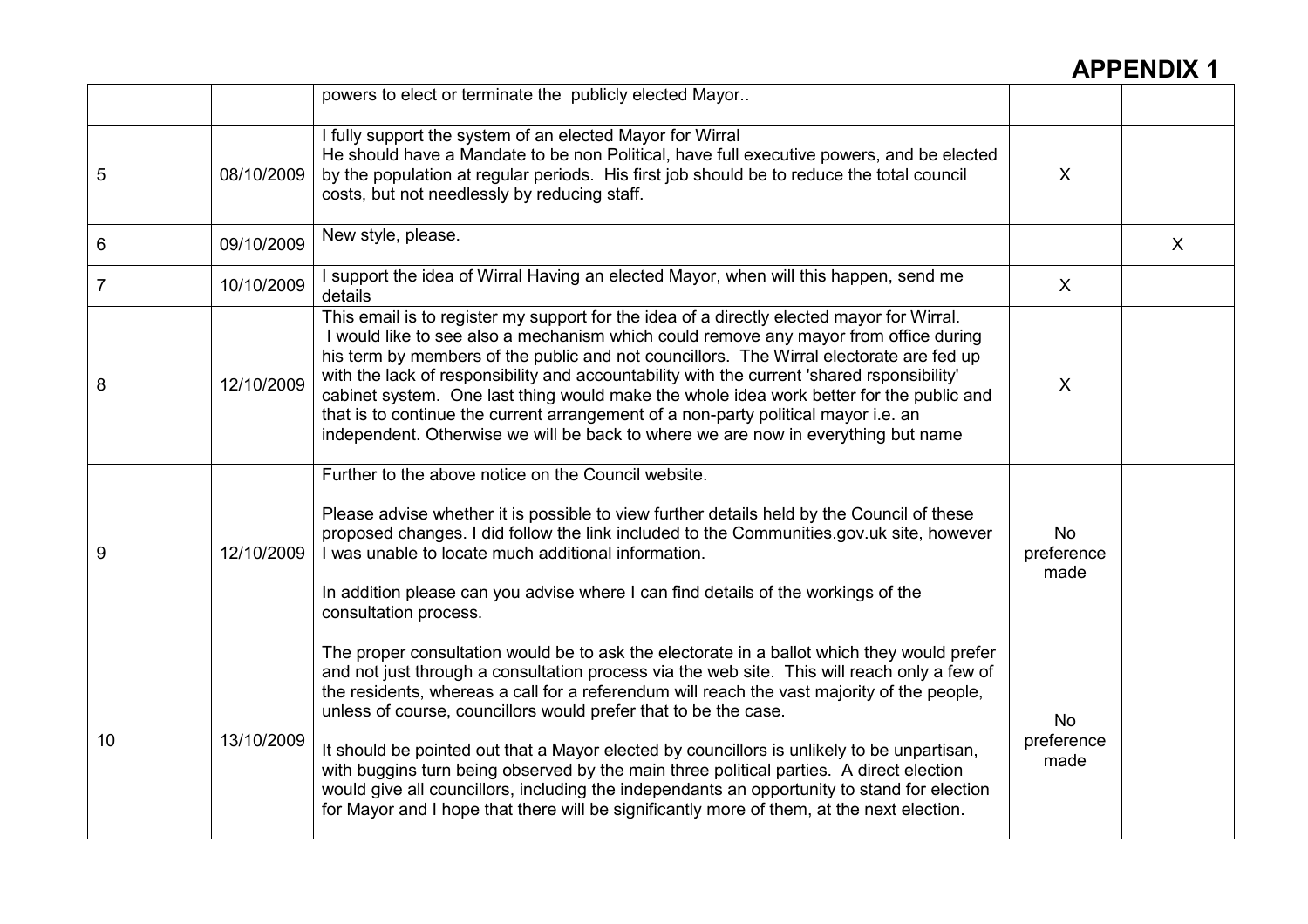| 11 | 15/10/2009 | I would like to endorse the view that the future Mayor of Wirral should be elected by the<br>electorate. If he could be persuaded, the ideal candidate would the honourable Frank<br>Field M.P., a man with proven track record of trust by the people of Wirral                                                                                                                                                                                                                                                                                                                                                                                                      | $\boldsymbol{\mathsf{X}}$       |  |
|----|------------|-----------------------------------------------------------------------------------------------------------------------------------------------------------------------------------------------------------------------------------------------------------------------------------------------------------------------------------------------------------------------------------------------------------------------------------------------------------------------------------------------------------------------------------------------------------------------------------------------------------------------------------------------------------------------|---------------------------------|--|
| 12 | 15/10/2009 | Please add my details to the vote on an elected mayor instead of an elected leader                                                                                                                                                                                                                                                                                                                                                                                                                                                                                                                                                                                    | $\boldsymbol{\mathsf{X}}$       |  |
| 13 | 15/10/2009 | A Mayor directly elected by the electorate of Wirral<br>Under this option there would be a separate election process to elect a Mayor. This would<br>mean that the electorate would get a vote for a person to lead the Council, rather than<br>Wirral Councillors voting on a Leader. The Mayor would be elected for four years and<br>would be able to choose his/her Cabinet. However as he or she has been directly elected<br>by the public Councillors would not be able to vote to replace him or her.<br>I believe this would be the best option.<br>If it was necessary to remove the Mayor for whatever reason to again put the proposals to<br>the public. | $\sf X$                         |  |
| 14 | 15/10/2009 | After reading the documentation I fully support the idea of an Elected Mayor for Wirral.                                                                                                                                                                                                                                                                                                                                                                                                                                                                                                                                                                              | $\sf X$                         |  |
| 15 | 15/10/2009 | The two systems are not as good as the existing system as the Mayor is elected for four<br>years and is not easily stopped. The lesser of the two evils is the election of a Councillor<br>as Mayor, by other politicians. They know who the candidates are and what they stand<br>for. John Barnes could be elected as Mayor if the wider electorate (excluding Tranmere<br>fans) was consulted. Popular figures are not necessarily good at governance, Boris<br>Johnson being a prime example of incompetent rule.                                                                                                                                                 | $\sf X$                         |  |
| 16 | 16/10/2009 | I personally support the idea of a directly elected Mayor. I believe this system would make<br>the council more accountable to the electorate.<br>Please add my name in support of this system                                                                                                                                                                                                                                                                                                                                                                                                                                                                        | $\sf X$                         |  |
| 17 | 16/10/2009 | I have sent the following email to the three Councillors representing the New Brighton<br>ward:<br>Re : Possible elected Mayor for Wallasey / A leader with a new style of cabinet executive.                                                                                                                                                                                                                                                                                                                                                                                                                                                                         | <b>No</b><br>preference<br>made |  |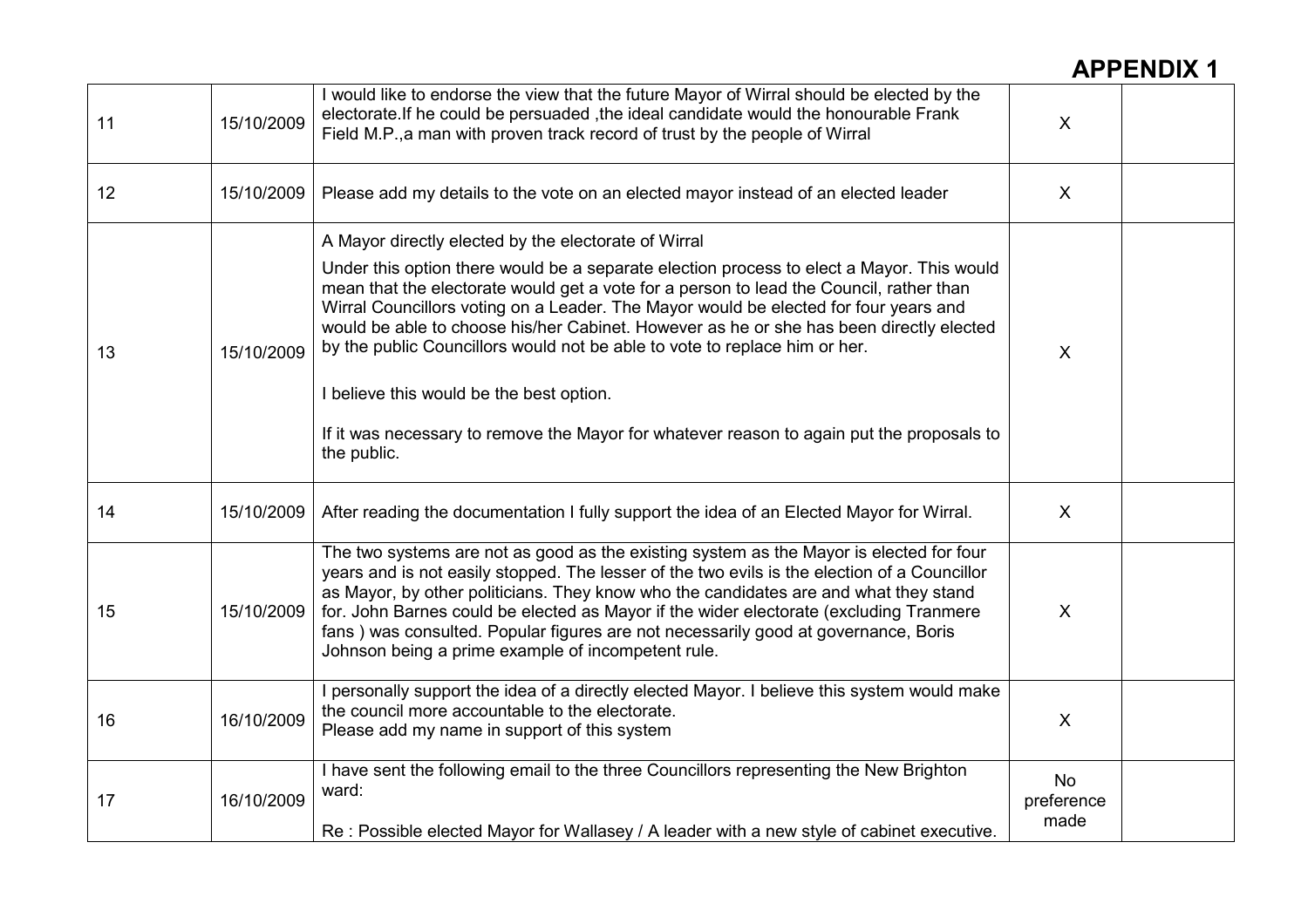|    |            | After reading the attached article from the Wirral Globe of 14 Oct 2009, I asked five<br>neighbouring households if they knew anything about these proposed changes to our<br>local democracy.                                                                                                                                                                                                                          |         |  |
|----|------------|-------------------------------------------------------------------------------------------------------------------------------------------------------------------------------------------------------------------------------------------------------------------------------------------------------------------------------------------------------------------------------------------------------------------------|---------|--|
|    |            | I'll print the least severe comments:                                                                                                                                                                                                                                                                                                                                                                                   |         |  |
|    |            | "It was news to me Jim."                                                                                                                                                                                                                                                                                                                                                                                                |         |  |
|    |            | "Nope, I've not heard of any consultationshere we go again!!!"                                                                                                                                                                                                                                                                                                                                                          |         |  |
|    |            | "I haven't got a clue; have I lost the plot or what?"                                                                                                                                                                                                                                                                                                                                                                   |         |  |
|    |            | So it appears that none of us know about any proposed changes and none have heard<br>about meetings or "consultations." Yet suddenly we appear to be having these changes<br>thrust upon us.                                                                                                                                                                                                                            |         |  |
|    |            | As one of our local Councillors, could you explain why this is?                                                                                                                                                                                                                                                                                                                                                         |         |  |
|    |            | It seems local democracy can be given and be taken away by central government without<br>any reference to the electorate.<br>Do you think this is right?                                                                                                                                                                                                                                                                |         |  |
|    |            | Could you and your colleagues arrange some meetings in the New Brighton Ward -<br>quickly by the sounds of it - so that we can make some informed suggestions about the<br>proposed changes?                                                                                                                                                                                                                            |         |  |
|    |            | It would be the democratic thing to do, would it not?                                                                                                                                                                                                                                                                                                                                                                   |         |  |
|    |            | If the last year has confirmed anything it is that Wirral Council is not terribly good at<br>Consultation a suspicion long held amongst residents of the Borough.                                                                                                                                                                                                                                                       |         |  |
| 18 | 20/10/2009 | We have a situation currently where Cabinet Style governance has produced a kind of<br>elective dictatorship and although your preamble tells us that this "may" reflect all the<br>political parties you know perfectly well that it does not currently do so. You also tell us<br>that all the Councillor's elect the Cabinet which may well be the theory but practice as you<br>are well aware is rather different. | $\sf X$ |  |
|    |            | The main difference in the "new style" Leader and Cabinet is the election for four years.                                                                                                                                                                                                                                                                                                                               |         |  |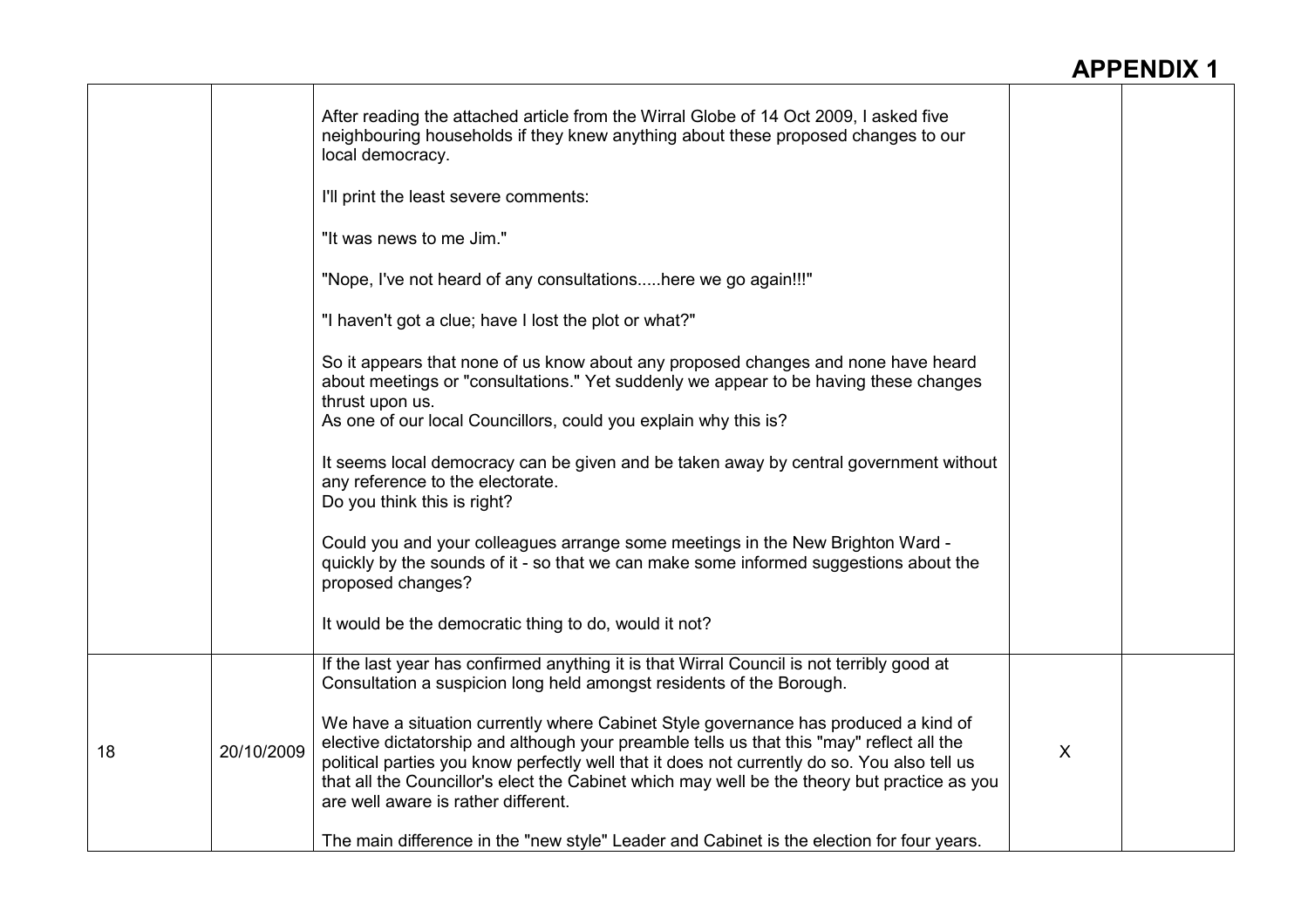|    |            | However our electoral cycle is actually three years and a gap year which is surely<br>something that needs to be addressed before adopting another "new" system.<br>There is no mention of a new committee system which would bring more transparency<br>with a greater power to full Council to re-examine controversial decisions and ensure that<br>all our elected Councillors had a proper role to play.                                                                                                                                                                                                                  |                                 |  |
|----|------------|--------------------------------------------------------------------------------------------------------------------------------------------------------------------------------------------------------------------------------------------------------------------------------------------------------------------------------------------------------------------------------------------------------------------------------------------------------------------------------------------------------------------------------------------------------------------------------------------------------------------------------|---------------------------------|--|
|    |            | The direct election of a Mayor who then picks his Cabinet which then could be a Cabinet<br>of all the talents and possibly all the parties and independents' is an interesting one. The<br>elected Mayoralty in London seems to have worked reasonably well. It would also seem<br>to me to work just as well with a revised committee system even if the current<br>"Government knows best" attitude still prevails by not giving us the option.<br>We could get rid of the poorly attended Area Forums by giving power back to our local<br>Councillors so that each of them had the opportunity to intervene on our behalf. |                                 |  |
|    |            | The options before us are inadequate and uninspiring but of those I would definitely back<br>"The directly elected Mayor as the best way forward and if it is for a four year term then<br>sort out our electoral cycle at the same time. Let us hope that this would bring back some<br>transparency to Wirral Governance.                                                                                                                                                                                                                                                                                                    |                                 |  |
| 19 | 22/10/2009 | Having considered the information available, I would like to register my view that I would<br>be in favour of having an elected mayor.                                                                                                                                                                                                                                                                                                                                                                                                                                                                                         | $\sf X$                         |  |
|    |            | Further to the article on p. 2 of the Wirral Globe of 14th October, I prefer the first of the<br>two possible procedures, i.e. that the Mayor should be chosen by councillors. There are<br>two reasons for this:                                                                                                                                                                                                                                                                                                                                                                                                              |                                 |  |
| 20 | 23/10/2009 | 1) It is difficult for members of the general public to identify a Livingstone/Johnson type<br>of person in Wirral who could handle the job; which leads onto<br>2) Councillors, from their experience, could more readily identify such a person.                                                                                                                                                                                                                                                                                                                                                                             | X                               |  |
|    |            | I would like to register my comments re: possible elected mayor.                                                                                                                                                                                                                                                                                                                                                                                                                                                                                                                                                               |                                 |  |
| 21 | 23/10/2009 | Firstly I feel it is wrong that the present council should make this decision the members of<br>the present cabinet have a vested interest and any decision should be left until the<br>council elections when the public could decide at the same time as electing their<br>councillors.                                                                                                                                                                                                                                                                                                                                      | <b>No</b><br>preference<br>made |  |
|    |            | It seems like another attempt by the present cabinet to force through something whether                                                                                                                                                                                                                                                                                                                                                                                                                                                                                                                                        |                                 |  |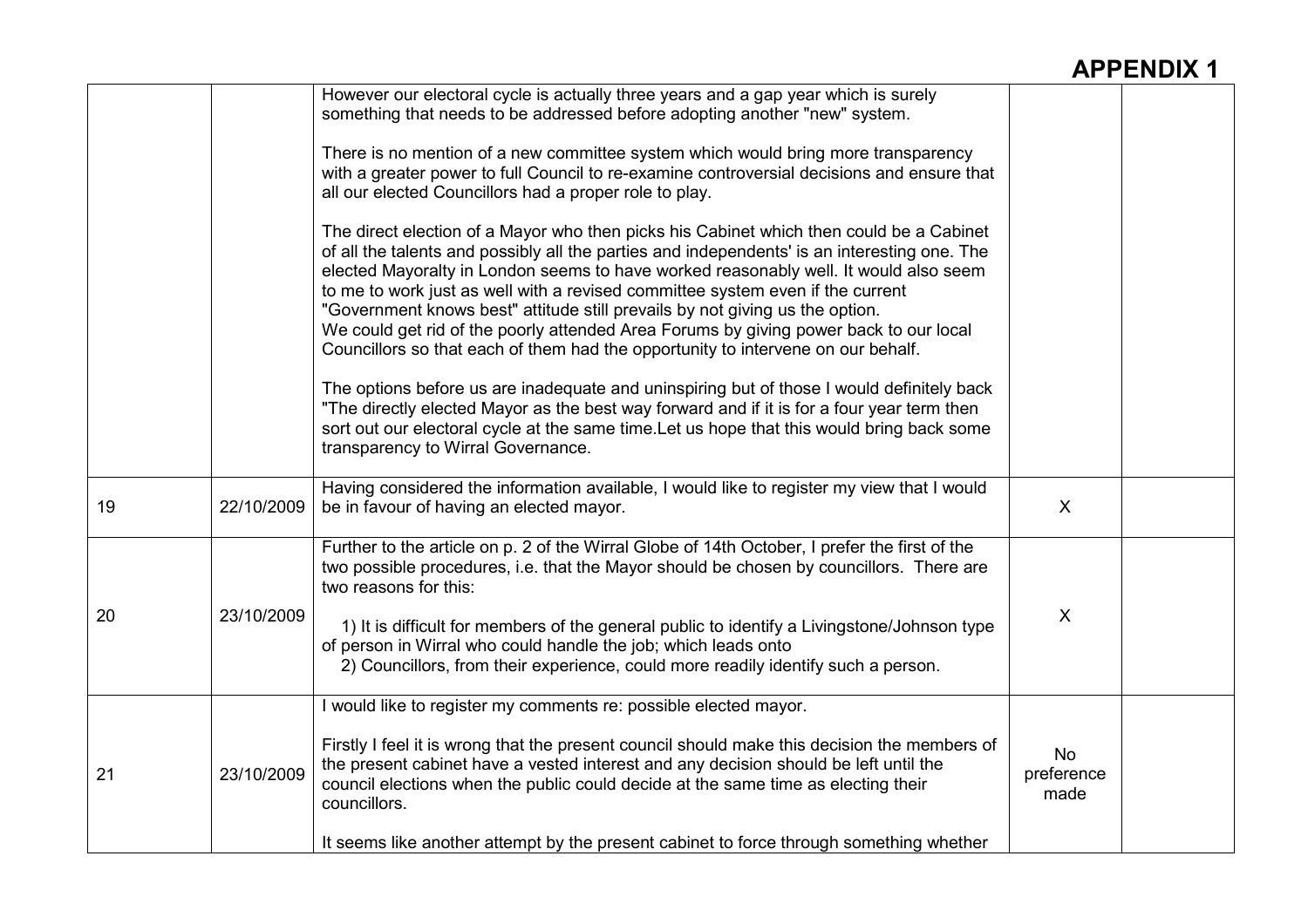|    |            | the people of Wirral want it or not. Remember the library fiasco.wake up Councillor<br>Faulkes you are there for the people of Wirral not your own power building.                                                                                                                                                                                                                                                                                                                                                                                                                                                                                                                                                                                                                                                                                                                                                    |                           |         |
|----|------------|-----------------------------------------------------------------------------------------------------------------------------------------------------------------------------------------------------------------------------------------------------------------------------------------------------------------------------------------------------------------------------------------------------------------------------------------------------------------------------------------------------------------------------------------------------------------------------------------------------------------------------------------------------------------------------------------------------------------------------------------------------------------------------------------------------------------------------------------------------------------------------------------------------------------------|---------------------------|---------|
| 22 | 29/10/2009 | I think that Wirral should have an elected mayor.                                                                                                                                                                                                                                                                                                                                                                                                                                                                                                                                                                                                                                                                                                                                                                                                                                                                     | $\boldsymbol{\mathsf{X}}$ |         |
| 23 | 01/11/2009 | I wish to record my view that the position of Mayor should be filled by public election and<br>that this process would demonstrate a fairness and equity presently not transparent.<br>Candidates should have to demonstrate how they are best fitted for the position and what<br>they will achieve within this role and this should be within the public arena, the alternative<br>would be worrying as we would then have the possibility of a Mayor with little or no<br>understanding of the complexities of the position under the new system. Under the<br>present system the mayor tends to be a figurehead with no defined powers or role in the<br>eyes of the public and a councillor who has given his/her best service to the community<br>served would not necessarily have the skills to undertake the new role.<br>I hope that the people of Wirral are fully informed and consulted on this process. | X                         |         |
| 24 | 11/11/2009 | i was wondering if the council will be sending out voting slips to all of us? and indeed<br>whether they were going to contact us personally (take all reasonable steps to contact<br>people) to explain this process in more detail or rely on people having access to the<br>internet and the wirral site in particular it seems that the council have not learnt the<br>lessons from the library scandal. it would also be nice to know when the people of wirral<br>will get to see the library report that we paid for.                                                                                                                                                                                                                                                                                                                                                                                          | <b>No</b><br>preference   |         |
| 25 | 12/11/2009 | If our comments are to be made public please omit all our personal details including our<br>names.<br>We do not feel that this consultation process has been made easy to respond to & would<br>suggest that all Wirral residents on the electoral roll should be informed by mail when<br>major changes come up for consultation in the future.<br>With regards to this consultation, we feel that better option would be A Leader with<br>Cabinet Executive (New Style).<br>We believe that this would offer better value for money for the tax payer as well as<br>provide the electorate with the possibility of the leader being removed/ replaced, should<br>the need/ momentum require it.<br>Should you wish any more detail on our thoughts with regards to this then please do not                                                                                                                          |                           | $\sf X$ |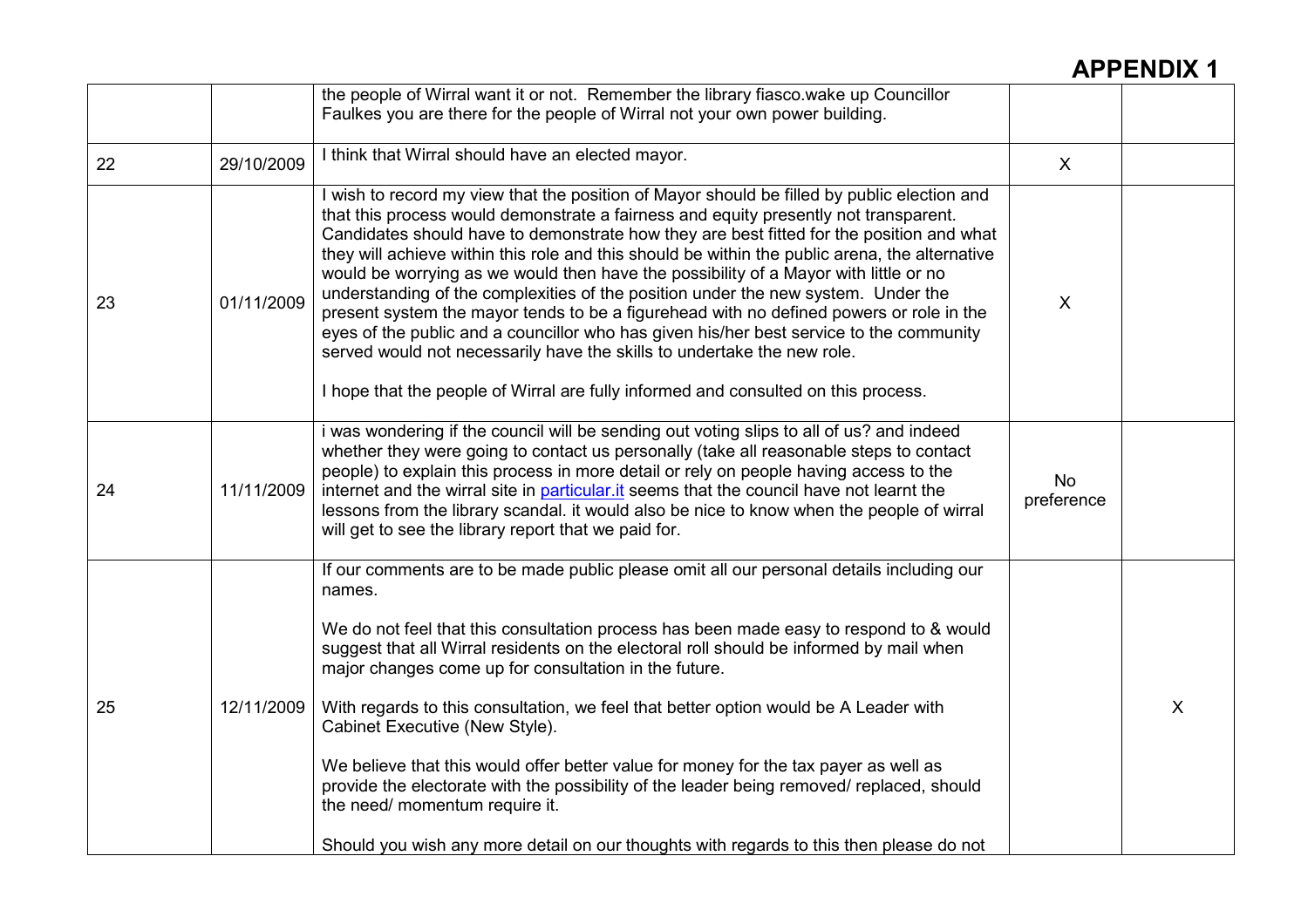|    |            | hesitate to contact us.                                                                                                                                                                                                                                                                                                                                                                                                                                                                                                                                                                                                                                                                                                                                                                                                                                                                                                                                                                                                                                                                                                                      |         |              |
|----|------------|----------------------------------------------------------------------------------------------------------------------------------------------------------------------------------------------------------------------------------------------------------------------------------------------------------------------------------------------------------------------------------------------------------------------------------------------------------------------------------------------------------------------------------------------------------------------------------------------------------------------------------------------------------------------------------------------------------------------------------------------------------------------------------------------------------------------------------------------------------------------------------------------------------------------------------------------------------------------------------------------------------------------------------------------------------------------------------------------------------------------------------------------|---------|--------------|
| 26 | 18/11/2009 | ELECTED MAYOR???------NO NO NO NO NO NEVER NO NO NO NO NO NOT EVER                                                                                                                                                                                                                                                                                                                                                                                                                                                                                                                                                                                                                                                                                                                                                                                                                                                                                                                                                                                                                                                                           |         | $\mathsf{X}$ |
| 27 | 20/11/2009 | In response to the request on the Wirral website I would like to give my response as a<br>registered voter in Wirral.<br>I feel that a directly elected mayor, able to choose their own cabinet, would provide clear<br>direction and would be more accountable.<br>I can foresee that there will be problems when the Council and Mayor disagree, and I am<br>not clear from the the information what procedures will be in place to avoid deadlock. I<br>would also be concerned if an elected Mayor turned out to be some sort of Derek Hatton<br>like figure i.e very unrepresentative of the real interests of the voters, so I hope there<br>would be ways to recall a Mayor in circumstances where he or she is seen to fail in<br>serving the interests of the public.<br>If safeguards are in place the Mayor could be a positive force for good in delivering a high<br>quality service efficiently and accountably.                                                                                                                                                                                                               | $\sf X$ |              |
| 28 | 24/11/2009 | Given the two options, I would select the A Leader with Cabinet Executive (New Style) My<br>gut feeling is that a Mayor would be even less democratic than what we have at present<br>as he/she could not be voted out for four years. Have we anyone in Wirral who is of such<br>stature that we could trust them with running the Council with no checks.<br>I would point out that the Council has performed very badly in fulfilling its duties under the<br>Local Government and Public Involvement in Health Act 2007, by virtue of which it is<br>required to take 'reasonable steps to consult people in its area.'<br>It would not seem that asking people to send comments either by post or email, without<br>providing a proper response form in either paper format or on line is very poor procedure<br>and falls far short of taking 'reasonable steps to consult', as required by the Act<br>Surely it does not take much to devise a simple questionnaire nor to set up a simple<br>voting section on a website - 'What do you Think ?". If Strictly Come Dancing can do it<br>surely it is not beyond the capacity of WBC? |         | $\sf X$      |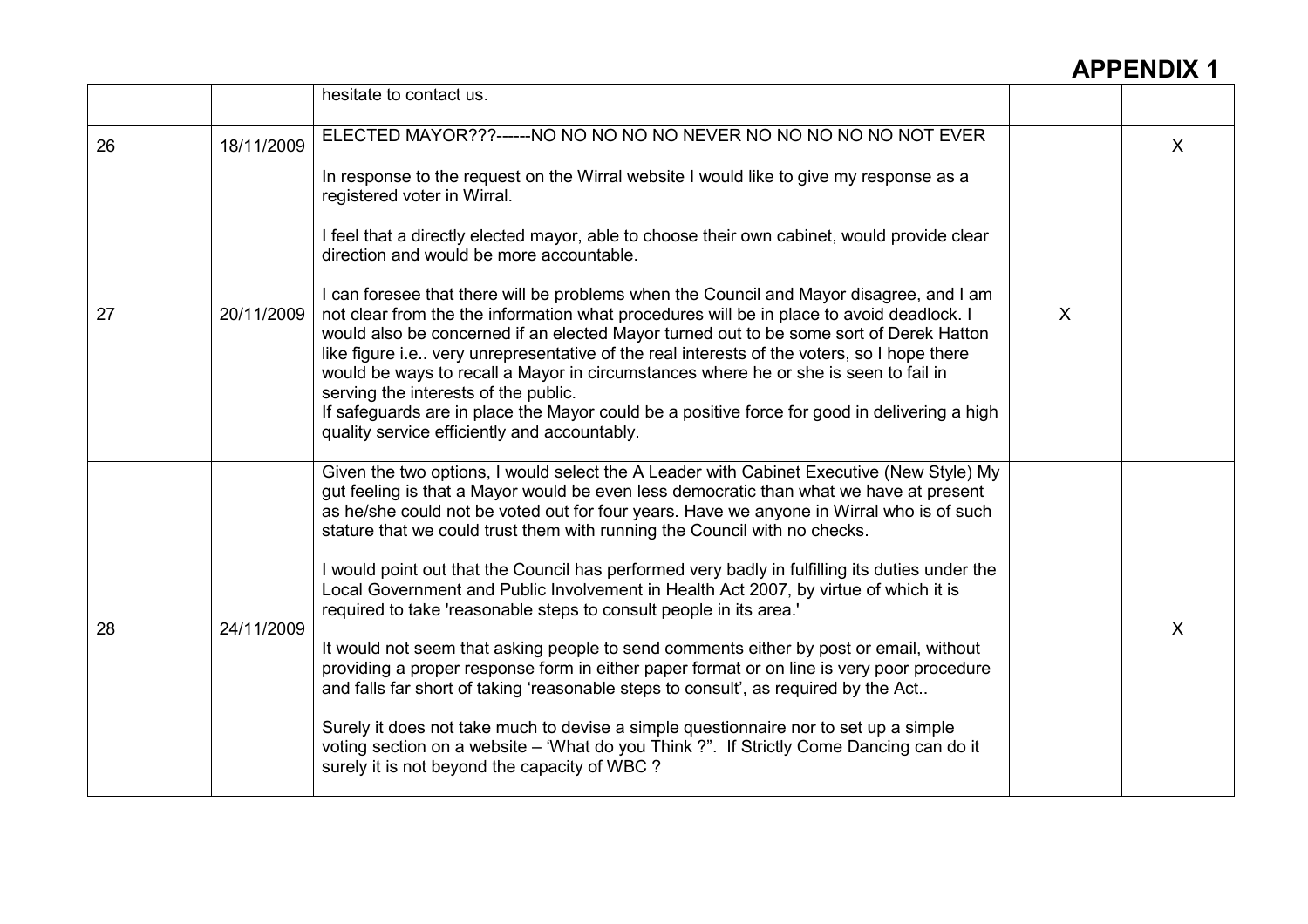| 29 | 25/11/2009 | Since my email to you on the 16th October, I have received no replies from either yourself<br>or any Councillors regarding meetings to discuss the changes in the way we are<br>governed locally.<br>(The issue was not discussed at the Wallasey & New Brighton Area Forum on 21st<br>October).<br>I would like it to be made known that there should be many meetings throughout<br>Wirral to discuss the changes.<br>In the last 30 years, central government has removed more and more decisions from<br>local governments. If Wirral Council continues to ignore the local electorate, then they will<br>become more and more remote from them, leading to the conclusion that they do not<br>represent us in any shape or form.<br>We are way past the time when it was just appropriate to tick a box every four years.<br>People want more involvement in local decision-making. From the current financial crisis<br>that the country faces, there is a direct line to the disconnection of local politicians from<br>the electorate. The electorate are exactly the people whom the Councillors should be<br>connecting with, so that less power leaches away to central government.<br>According to the Local Government and Public Involvement in Health Act 2007, before<br>drawing up its proposals the authority must take reasonable steps to consult people in its<br>area.<br>In fact, a Wirral Council Cabinet meeting document of 24 Sept 2009 states: "The<br>guidance on consultation is not prescriptive but the emphasis is on giving the local<br>community the opportunity to choose between directly Elected Mayors and indirectly<br>Elected leaders."<br>Are there going to be meetings to discuss the changes? We don't want stuff forced down<br>our throat. And we may decide that the current system isn't that bad, though, as I've<br>stated, the connections are badly broken. | <b>No</b><br>preference<br>made |  |
|----|------------|--------------------------------------------------------------------------------------------------------------------------------------------------------------------------------------------------------------------------------------------------------------------------------------------------------------------------------------------------------------------------------------------------------------------------------------------------------------------------------------------------------------------------------------------------------------------------------------------------------------------------------------------------------------------------------------------------------------------------------------------------------------------------------------------------------------------------------------------------------------------------------------------------------------------------------------------------------------------------------------------------------------------------------------------------------------------------------------------------------------------------------------------------------------------------------------------------------------------------------------------------------------------------------------------------------------------------------------------------------------------------------------------------------------------------------------------------------------------------------------------------------------------------------------------------------------------------------------------------------------------------------------------------------------------------------------------------------------------------------------------------------------------------------------------------------------------------------------------------------------------------------------------------------------------|---------------------------------|--|
| 30 | 26/11/2009 | I feel strongly that the election of a mayor would be the better option.<br>1. If one purpose of the change is to get more consistency in policy execution, the<br>elected mayor will last longer as there are a number of circumstances in which a leader<br>elected by councillors will cease to operate before the termination of the four years.<br>2. One of the weaknesses of the current party political system is that there is so little                                                                                                                                                                                                                                                                                                                                                                                                                                                                                                                                                                                                                                                                                                                                                                                                                                                                                                                                                                                                                                                                                                                                                                                                                                                                                                                                                                                                                                                                  | $\boldsymbol{\mathsf{X}}$       |  |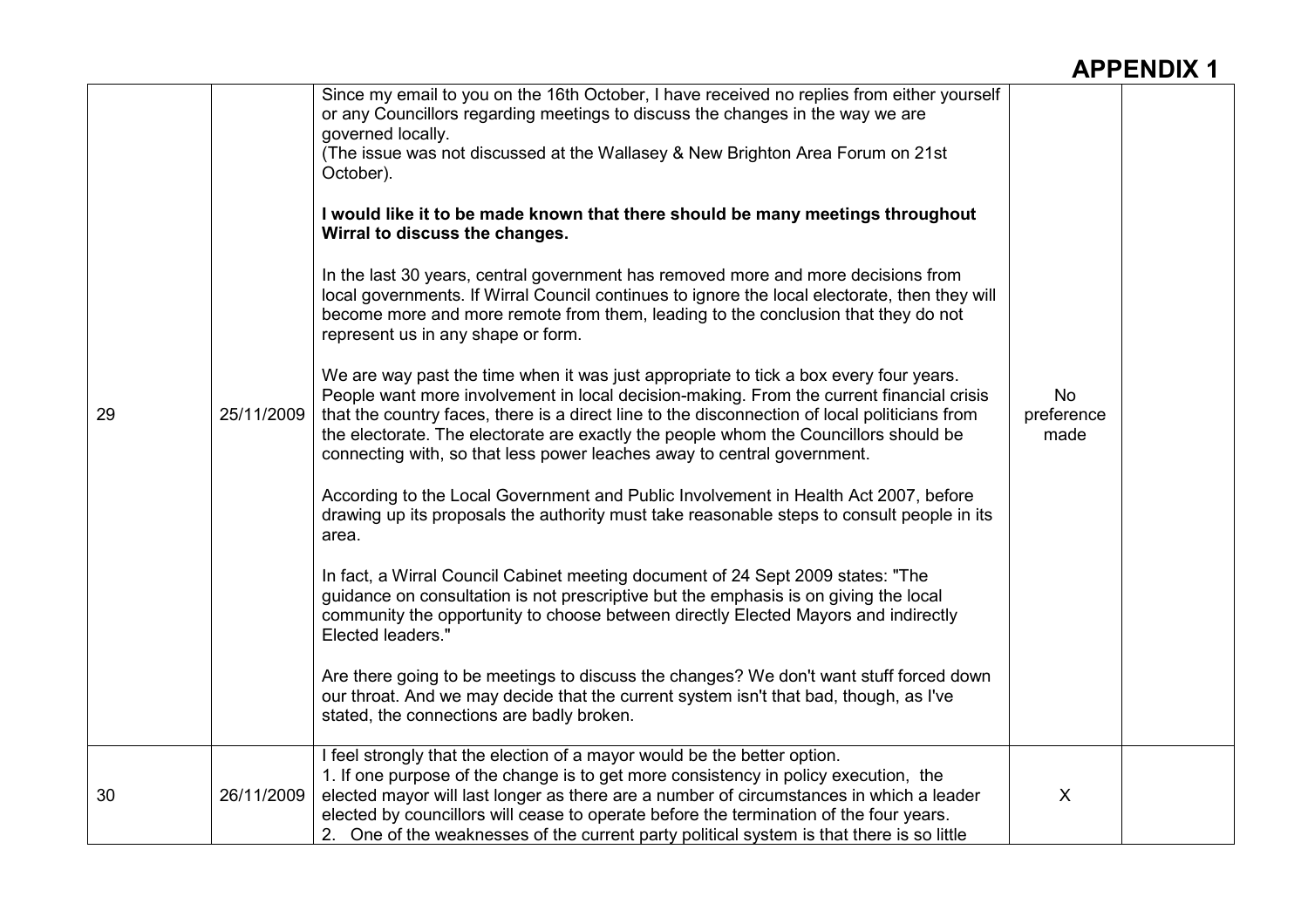|    |            | willingness in the parties to listen to and take into account the views of the opposition. An<br>elected mayor would have more authority to seek compromise even if he was the<br>candidate put forward by a political party.<br>3. In selecting the cabinet an elected mayor would be freer to select the best person for<br>the job without regard to the balance of power within parties. He could also take into<br>account other issues such as ensuring that there is as far as posibble representation in<br>the cabinet of different areas.<br>4. The election process would give an opportunity for the electorate to question<br>candidates about how they proposed to exercise their authority and to receive<br>reassurances about this.<br>I presume that we will be given an analysis of the results of the is consultation and an<br>indication of how this influenced the decision of the Council on the next steps. |   |   |
|----|------------|--------------------------------------------------------------------------------------------------------------------------------------------------------------------------------------------------------------------------------------------------------------------------------------------------------------------------------------------------------------------------------------------------------------------------------------------------------------------------------------------------------------------------------------------------------------------------------------------------------------------------------------------------------------------------------------------------------------------------------------------------------------------------------------------------------------------------------------------------------------------------------------------------------------------------------------|---|---|
| 31 | 27/11/2009 | regarding the consultation, my husband and I have discussed this and would like to<br>register that we both feel that the elected mayor would be the best option.                                                                                                                                                                                                                                                                                                                                                                                                                                                                                                                                                                                                                                                                                                                                                                    | X |   |
| 32 | 27/11/2009 | at a meeting of the Liscard & Egremont Partnership, held on the 24th November 2009 we<br>considered the issues in this paper. It was decided without dissent that we would prefer a<br>directly elected Mayor. There was a strong feeling that this was the democratic way of<br>appointing a leader. Some members also felt that this might prove to be a good way to<br>reduce political party antagonism and reach appropriate compromises. Under the present<br>system we noted that Wallasey has no representation in the cabinet, with an elected<br>mayor it is possible to have assurances on issues like this before the election.<br>We are expecting a full analysis of this consultation in the New Year, together with a<br>statement on how the information from the consultation had influenced the council<br>decision.                                                                                              | X |   |
| 33 | 27/11/2009 | I wish to respond to the consultation on the new proposals for governance in Wirral. I<br>cannot understand the pressure for yet another change in local government. There have<br>been a large number of changes over the past ten years and we really need time for the<br>last one to settle before embarking on yet another. For this reason, I believe the best<br>option for Wirral would be a Leader elected by the whole Council. This would cause the<br>least disruption to services and the operation of the Council.<br>Wirral is a very diverse community with diverse needs ranging from very poor to very rich<br>residents. It includes poor inner city areas, industry (including docks) urban and suburban<br>areas, rural villages and farms. Therefore, it would be impossible for the needs of<br>everyone to be served by one person, which is what an elected mayor represents. Why                           |   | X |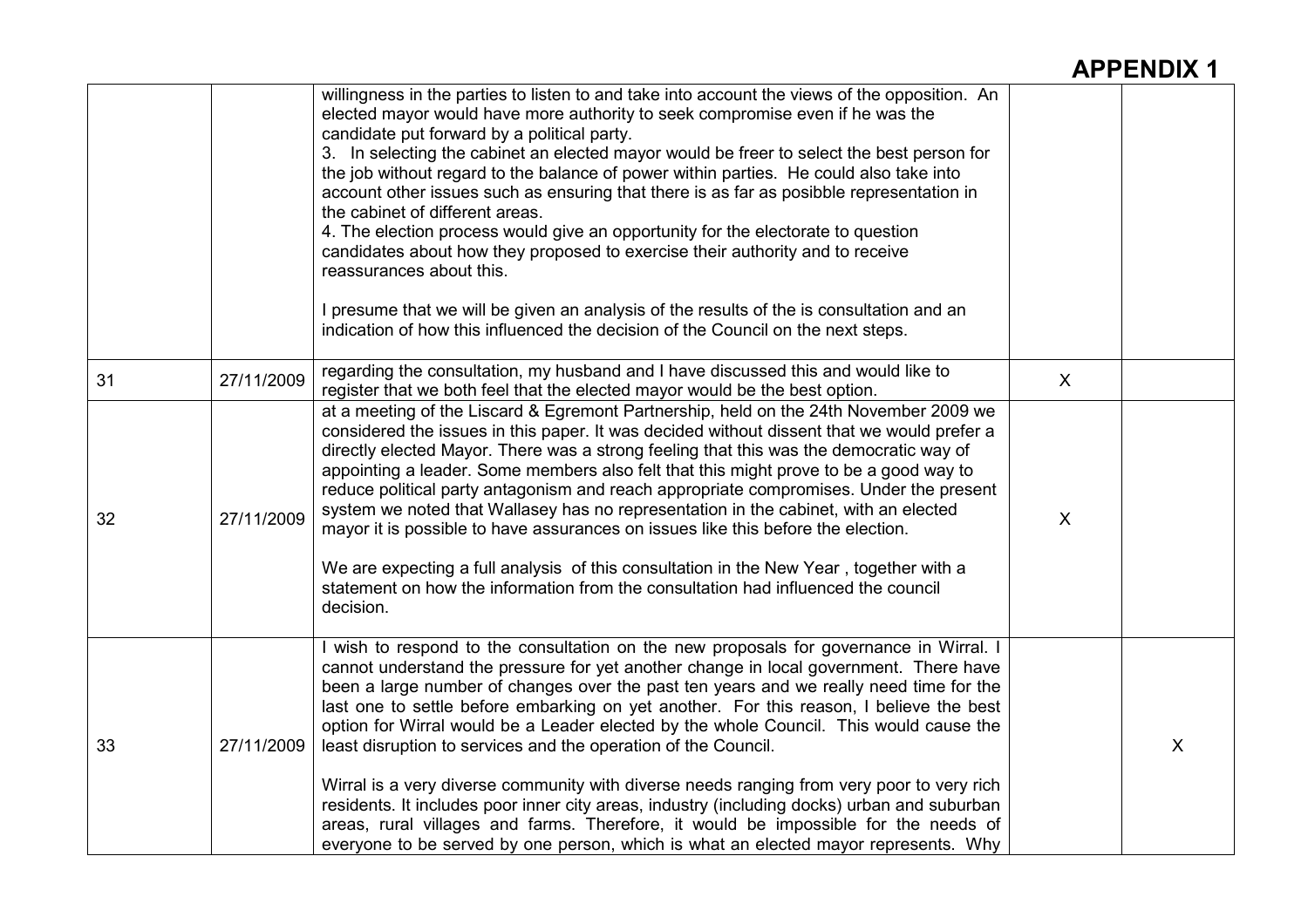|    |            | an imported American idea is deemed appropriate for Britain escapes me. To misquote a<br>famous politician: "You can please some of the people all of the time and all of the<br>people some of the time, but you cannot please all of the people all of the time!" I also<br>think it is an extremely dangerous idea to give one individual power over issues such as a<br>budget and appointing members of a Cabinet. The essential of our democratic system is<br>that there is always room for an opposition. An elected mayor eliminates this option. The<br>turn-out in local elections is falling and I cannot believe it would be any better in that for<br>an elected mayor. It is therefore highly unlikely that a successful candidate would receive<br>more than 50% of those eligible to vote and therefore claim that s\he had the support of<br>the people of Wirral.<br>I hope, therefore, that the Council will adopt the option of an elected Leader.                                                                                                                                                                                                                                              |              |  |
|----|------------|----------------------------------------------------------------------------------------------------------------------------------------------------------------------------------------------------------------------------------------------------------------------------------------------------------------------------------------------------------------------------------------------------------------------------------------------------------------------------------------------------------------------------------------------------------------------------------------------------------------------------------------------------------------------------------------------------------------------------------------------------------------------------------------------------------------------------------------------------------------------------------------------------------------------------------------------------------------------------------------------------------------------------------------------------------------------------------------------------------------------------------------------------------------------------------------------------------------------|--------------|--|
| 34 | 27/11/2009 | As a local resident, I am writing to express my support for the option of an elected mayor<br>with cabinet executive for the future governance of the Metropolitan Borough of Wirral.                                                                                                                                                                                                                                                                                                                                                                                                                                                                                                                                                                                                                                                                                                                                                                                                                                                                                                                                                                                                                                | $\mathsf{X}$ |  |
| 35 | 27/11/2009 | Until the beginning of this year and the Strategic Asset Review, I had taken little or no<br>interest in my local council on the basis that I paid my council tax and the services I used<br>were of an adequate standard.<br>Having now had the opportunity to attend meetings of the full Council, scrutiny<br>committees and to review the detailed output of both councillors and officers, I now have<br>a greater sense of the significant weaknesses of the current system and structure.<br>The implementation of revised governance arrangements should provide the strong,<br>effective and accountable leadership that will address these weaknesses in a timely<br>manner.<br>The analysis of the options available needs to be put in the context of:<br>• the challenges and issues faced by the Wirral;<br>how these challenges shape the requirements of the role of leader, whether<br>directly elected or not; and<br>which of the two alternative systems gives the better chance of the Wirral getting<br>the leader it deserves and needs.<br>Challenges and issues faced by the people of the Wirral<br>All levels of government are going to be faced with tough budgetary decisions over the | $\sf X$      |  |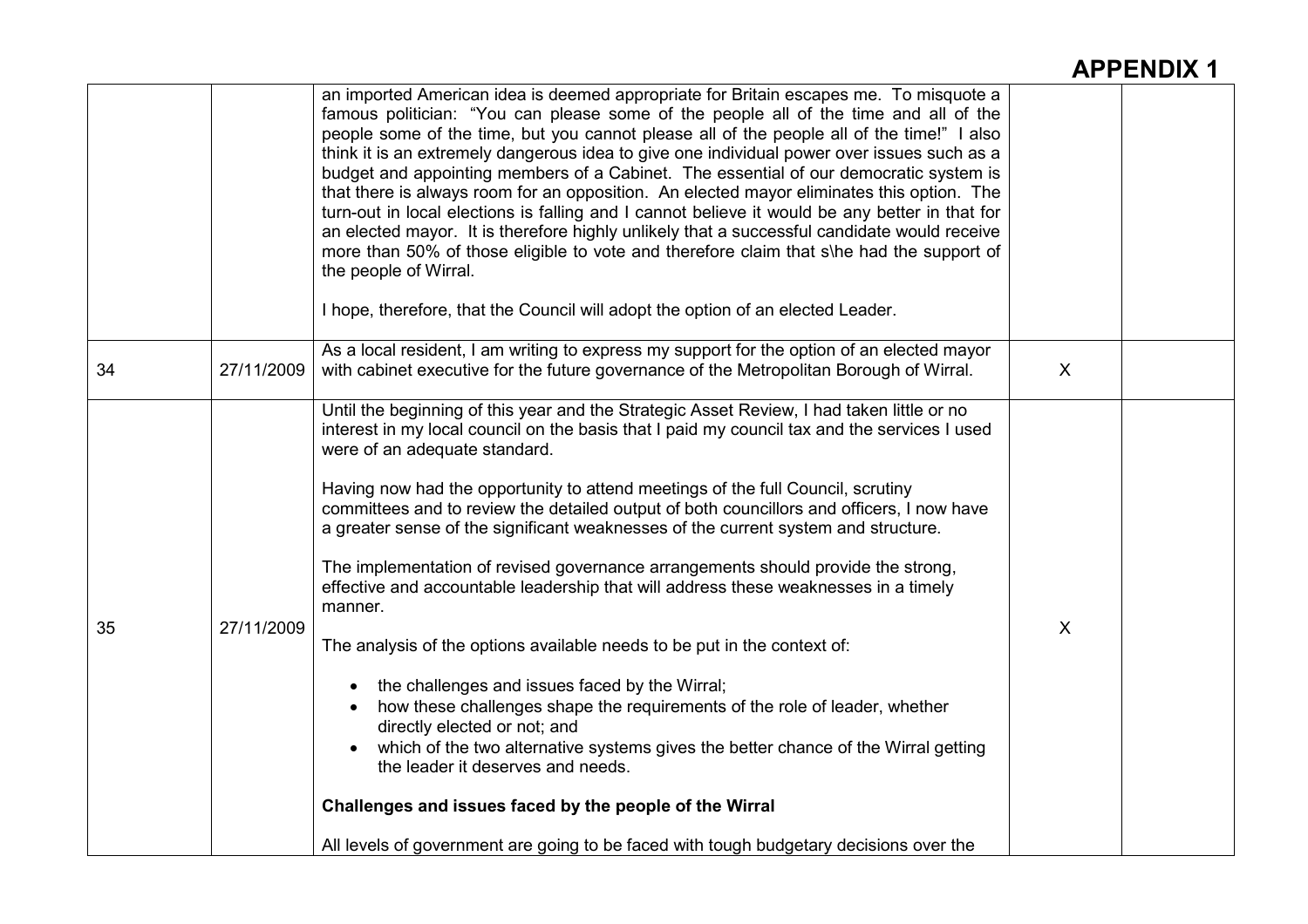| coming years and all local authorities are going to have to contend with the current trend   |  |
|----------------------------------------------------------------------------------------------|--|
| for increased micro-management from central government. Further outsourcing will also        |  |
| be high on the agenda, but none of these issues are unique to the Wirral.                    |  |
|                                                                                              |  |
| There are also those issues that politicians at all levels are seeking to avoid. The best    |  |
|                                                                                              |  |
| example here is defined benefit pensions for local authority workers. Neither local or       |  |
| central government is willing to face up to the real cost of providing these pensions in the |  |
| future and to take the necessary remedial actions as many in the private sector have         |  |
| done so already.                                                                             |  |
|                                                                                              |  |
| On the Wirral, there are a number of specific challenges:                                    |  |
|                                                                                              |  |
| the need for economic regeneration. The Wirral has lost much of its traditional              |  |
|                                                                                              |  |
| industry and its role as a commuter area for Liverpool and Chester cannot sustain            |  |
| the borough; and                                                                             |  |
| the demographics of the Wirral mean that it is very difficult within the confines of         |  |
| the three party system to get a truly representative council. Given the inherent             |  |
| majorities in many wards, people do not feel that their votes count. This sense of           |  |
| disenfranchisement is heightened by the fact that the Conservatives form the                 |  |
| largest group yet the Council is controlled by a Labour/Liberal coalition.                   |  |
|                                                                                              |  |
| It is essential for the future of Wirral that the governance review provides the best model  |  |
|                                                                                              |  |
| for future leadership. Having identified the challenges and issues, the requirements of      |  |
| the role must be considered.                                                                 |  |
|                                                                                              |  |
| <b>Requirements of the role</b>                                                              |  |
|                                                                                              |  |
| The Communities and Local Government website states that the governance                      |  |
| arrangements should "enable local leaders to use their wider influence as well as their      |  |
| powers to get things done for their communities".                                            |  |
|                                                                                              |  |
| To do this, the leader must:                                                                 |  |
|                                                                                              |  |
| establish an appropriate strategy for Wirral;<br>$\bullet$                                   |  |
| build a team to implement the agreed strategy;                                               |  |
|                                                                                              |  |
| compete effectively for scarce resources from central government and other                   |  |
| sources of funding;                                                                          |  |
| be an effective communicator within the council, the business community and with             |  |
| the people of the Wirral;                                                                    |  |
|                                                                                              |  |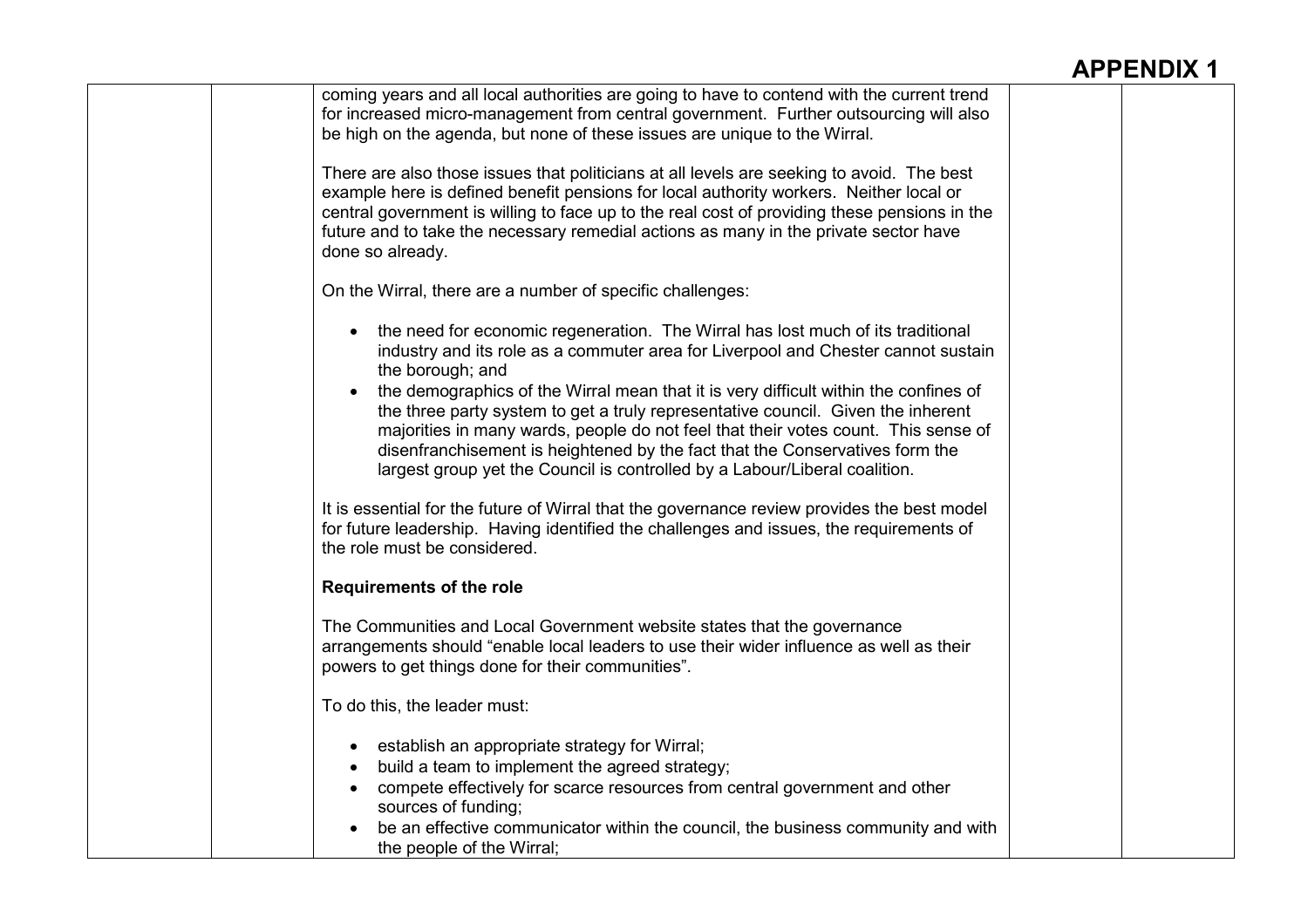| be able to cut through the bureaucracy and jargon that is endemic in local<br>government; and                                                                                                                                                                                                                                                                                                    |  |
|--------------------------------------------------------------------------------------------------------------------------------------------------------------------------------------------------------------------------------------------------------------------------------------------------------------------------------------------------------------------------------------------------|--|
| provide the leadership to get things done.<br>$\bullet$                                                                                                                                                                                                                                                                                                                                          |  |
| The key question is "which governance arrangements will provide the most effective route<br>to ensuring that Wirral has the leader who has all of these qualities?".                                                                                                                                                                                                                             |  |
| Advantages of the a directly elected mayor                                                                                                                                                                                                                                                                                                                                                       |  |
| The directly elected mayor model has the better chance of success because it provides a<br>direct linkage between the people of the Wirral and its leadership.                                                                                                                                                                                                                                   |  |
| A directly elected mayor has a number of advantages:                                                                                                                                                                                                                                                                                                                                             |  |
| • they would have an mandate directly from the people of Wirral, addressing the<br>dis-enfranchisement issue highlighted above;                                                                                                                                                                                                                                                                  |  |
| the prestige of the role would attract candidates, with suitable qualifications, who<br>may not be attracted to the more traditional, and time consuming, route of working<br>their way up through the political group;<br>the political parties could source excellent candidates from outside the current                                                                                      |  |
| pool of councillors;<br>encourage voters to participate in local elections because of the "presidential"<br>style" of the office; and                                                                                                                                                                                                                                                            |  |
| it would allow independent candidates to stand more easily.<br>$\bullet$                                                                                                                                                                                                                                                                                                                         |  |
| <b>Consultation process</b>                                                                                                                                                                                                                                                                                                                                                                      |  |
| I have read the "New Council Constitutions: Consultation Guidelines for English Local<br>Authorities" on the Communities and Local Government website and note that local<br>authorities should view this process "as much an opportunity as a duty".                                                                                                                                            |  |
| The Council have failed to grasp this opportunity. Apart from a couple of small pieces in<br>the local free newspapers and a brief technical announcement on the Council's website<br>(sandwiched between announcements relating to the BBC's Gardeners' Question Time<br>programme and the retention of the Investors in People award), coverage and active<br>consultation has been very poor. |  |
| <b>Qualified recommendation</b>                                                                                                                                                                                                                                                                                                                                                                  |  |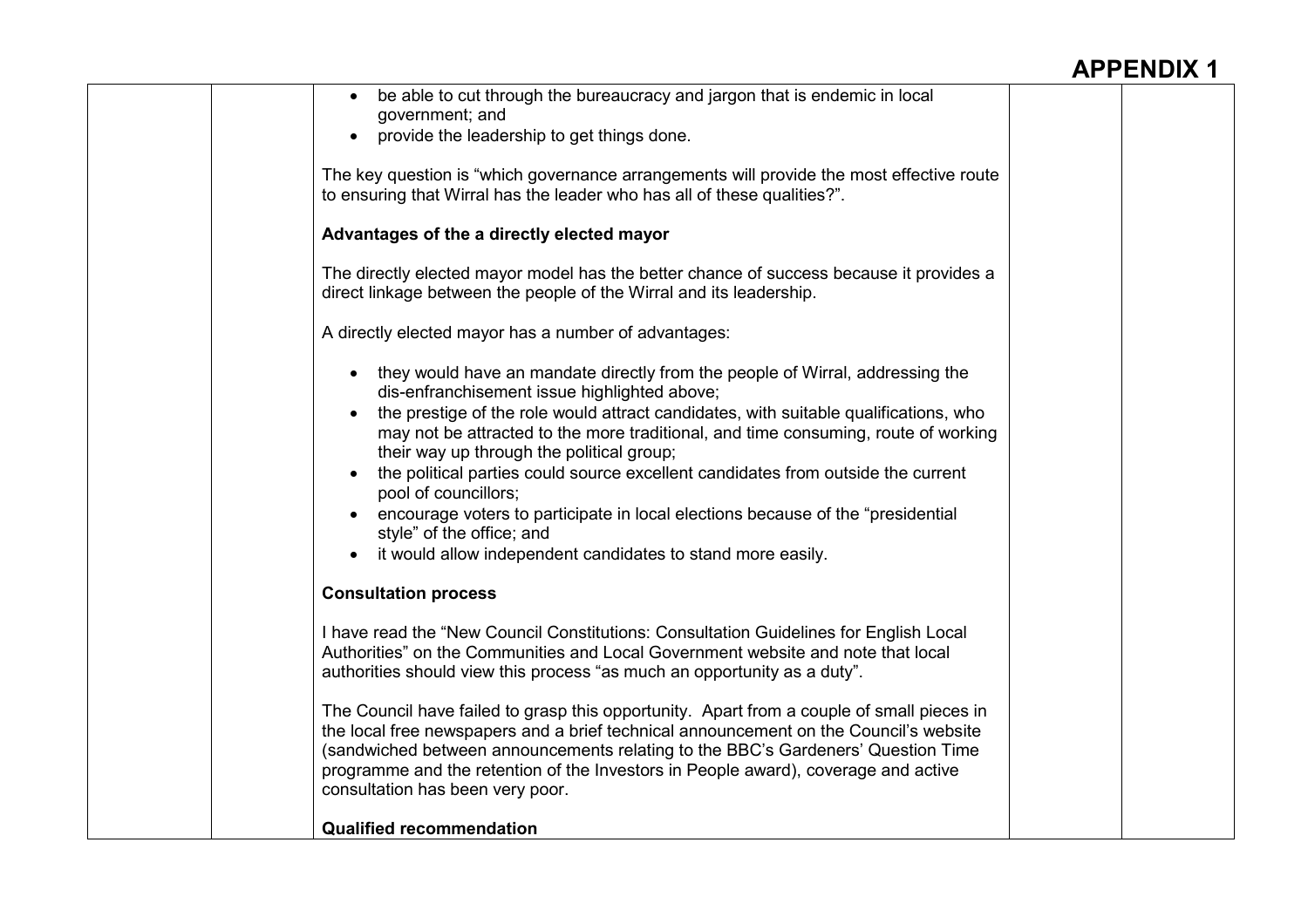|    |            | For the reasons set out above, a directly elected mayor provides the greater chance of<br>Wirral getting the leader it needs and deserves. However, we are very much in the hands<br>of the politicians and their current leaders to ensure that they identify, possibly at the<br>expense of personal ambition, suitable candidates for the position of directly elected<br>mayor.                                                                                                                                                                                                                                                                                                                                                                                                                                                                                                                                                                                                        |   |   |
|----|------------|--------------------------------------------------------------------------------------------------------------------------------------------------------------------------------------------------------------------------------------------------------------------------------------------------------------------------------------------------------------------------------------------------------------------------------------------------------------------------------------------------------------------------------------------------------------------------------------------------------------------------------------------------------------------------------------------------------------------------------------------------------------------------------------------------------------------------------------------------------------------------------------------------------------------------------------------------------------------------------------------|---|---|
| 36 | 28/11/2009 | I am an employee of Wirral Council, and a resident of Wallasey. I would like to offer my<br>opinion on this important decision for the future of Wirral.<br>I believe that Elected Mayors are the way forward. As shown by London, irrespective of<br>party affiliation, the election process generated direction for the region, and a Mayor<br>would be someone who could not evade responsibility. The Mayor would not be just a<br>figurehead, but someone with real power, who could speak up for the people of Wirral,<br>because they would have a direct mandate.<br>As the development at Wirral Waters progresses, I foresee that Wirral will become an<br>equal to Liverpool for employment prospects and investment. We will need someone with<br>the direct authority to make crucial decisions on behalf of the people of Wirral.                                                                                                                                            | X |   |
| 37 | 28/11/2009 | I would like to give my support for an elected Mayor for Wirral, I would like to see an<br>elected representative who put the people of Wirral above Party Dogma and Whitehall<br>pollicy, an elected mayor of the right calibre could stand up to the local quangos and<br>councillors who want Wirral to be part of Liverpool without a democratic mandate.                                                                                                                                                                                                                                                                                                                                                                                                                                                                                                                                                                                                                              | X |   |
| 38 | 29/11/2009 | May we offer the following views regarding the 2 Local Governance Options -<br>* An elected Mayor with Cabinet Executive -<br>A) Such an election would appear to burden an electorate hardly versed nor<br>enthusiastic with yet another version of the democratic process, in consequence<br>this would also incur further Administrative procedures & costs.<br>B) With little or no recourse in accountability throughout the 4 yr term would ineffect<br>render the new post as unchallegeable (at least in the interim), in turn furthering apathy<br>amongst the electorate.<br>* Leader with Cabinet Executive -<br>A) Limiting the Elected Representatives the right to remove the 'New Leader' from<br>office should the need be required.<br>B) It is an assumption that the Leader election & Cabient selected would merely be<br>a reflection of the Council's balance of power.<br>Whilst the latter offers lesser changes to the present system of Governance, with Elected |   | X |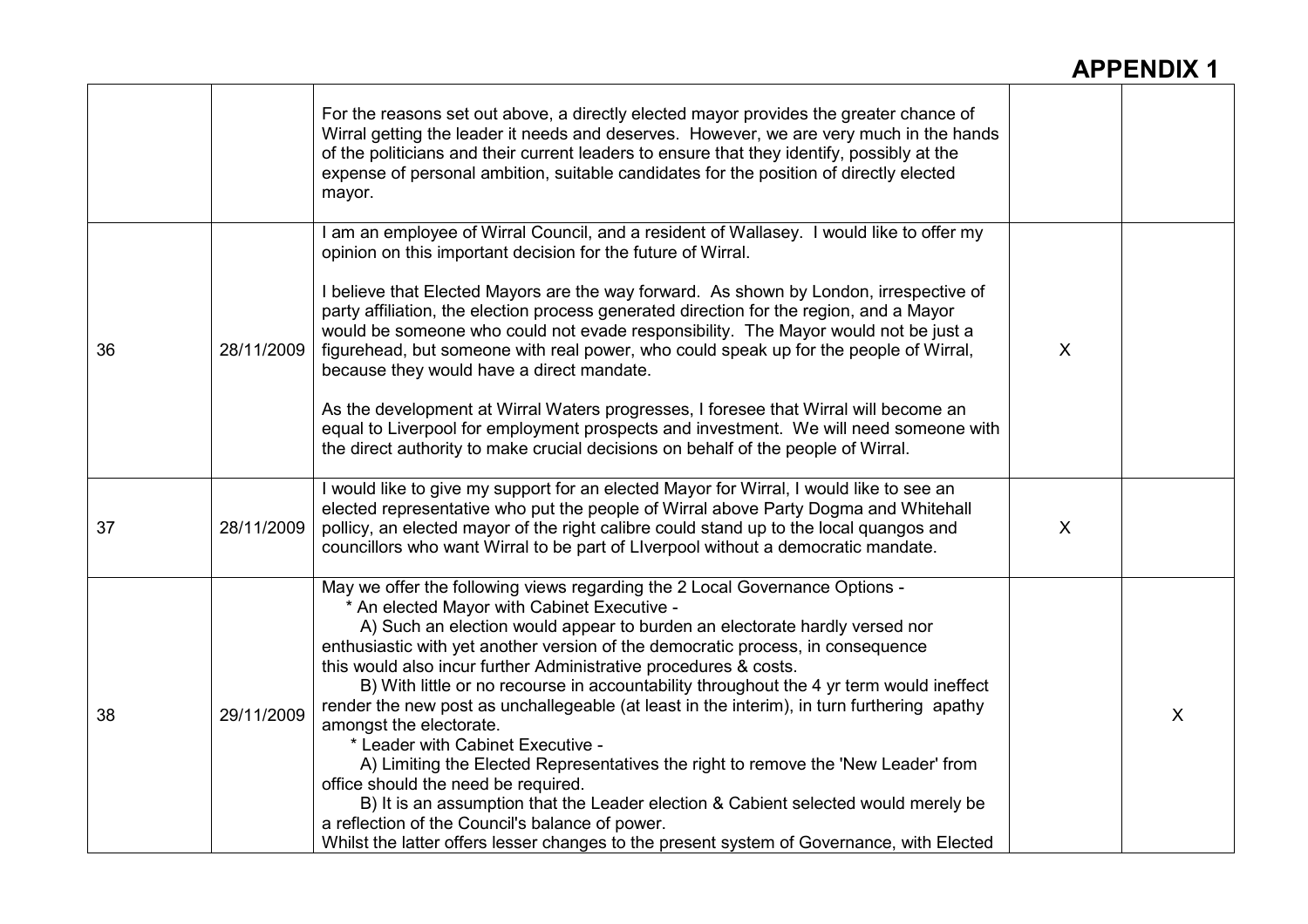|    |            | Members right of recourse then it would appear to safeguard democratic representation<br>throughout the 4yr tenure.<br>Therefore, our preference would be for Wirral Council to opt for - A Leader with<br><b>Cabinet Executive (New Style).</b>                                                                                                                                                                                                                                                                                                                                                                                                                                                                                                                                                                                                                                                                                                                                                                                                                                                                                                                                                                                                                                                                                                                                                                                                                                                                                                                                                                                                                                                                                                                     |                  |   |
|----|------------|----------------------------------------------------------------------------------------------------------------------------------------------------------------------------------------------------------------------------------------------------------------------------------------------------------------------------------------------------------------------------------------------------------------------------------------------------------------------------------------------------------------------------------------------------------------------------------------------------------------------------------------------------------------------------------------------------------------------------------------------------------------------------------------------------------------------------------------------------------------------------------------------------------------------------------------------------------------------------------------------------------------------------------------------------------------------------------------------------------------------------------------------------------------------------------------------------------------------------------------------------------------------------------------------------------------------------------------------------------------------------------------------------------------------------------------------------------------------------------------------------------------------------------------------------------------------------------------------------------------------------------------------------------------------------------------------------------------------------------------------------------------------|------------------|---|
| 39 | 30/11/2009 | Local Authorities (Referendum) (Petitions & Directions) Regulations 2000<br>Having read the details given in this Notice I would vote in favour of "A Leader with<br>Cabinet Executive (New Style)<br>I must draw attention that there has been extremely limited public information given to this<br>matter to enable a wider consideration on these proposals which is a direct failure by the<br>local authority in their duty under the requirements of the above Regulations.                                                                                                                                                                                                                                                                                                                                                                                                                                                                                                                                                                                                                                                                                                                                                                                                                                                                                                                                                                                                                                                                                                                                                                                                                                                                                   |                  | X |
| 40 | 30/11/2009 | I am responding to your request for comments on the two proposals for the governance of<br>the Borough, in particular for Leadership positions on the Council. May I say at once that<br>I should wish to see a third option - that of a return to the Committee system which<br>operated before 2001 and of which I had first hand experience.<br>Either of the proposed options would move us further in the direction of concentrating<br>power in the hands of fewer people. We have 66 councillors but some fifty of them are<br>already effectively sidelined.<br>The issue of governance should certainly be subjected to public scrutiny and discussion.<br>I am fairly conscientious in my attendance at Local Forum meetings, as an ordinary voter<br>representing no community grouping or interest. I would have expected an issue of such<br>importance as the possibility of an elected mayor to be thoroughly examined and debated<br>locally. No such exercise was attempted to my knowledge, raising the question as to<br>whether such forums are capable of addressing serious issues.<br>Have we had articles in the local papers by proponents of the two options in preparation<br>for full and open discussion in public meetings across the Borough such as those which<br>followed the publication of proposals on Sports Centres and libraries? Not that I have<br>seen. How can it be argued that the Council has taken reasonable steps to consult the<br>people in its area?<br>My choice would be for an elected executive mayor but only after a long period of<br>preparation and education of the electorate. Time must be allowed for serious<br>experienced executives from outside the ranks of local government to consider and | $\boldsymbol{X}$ |   |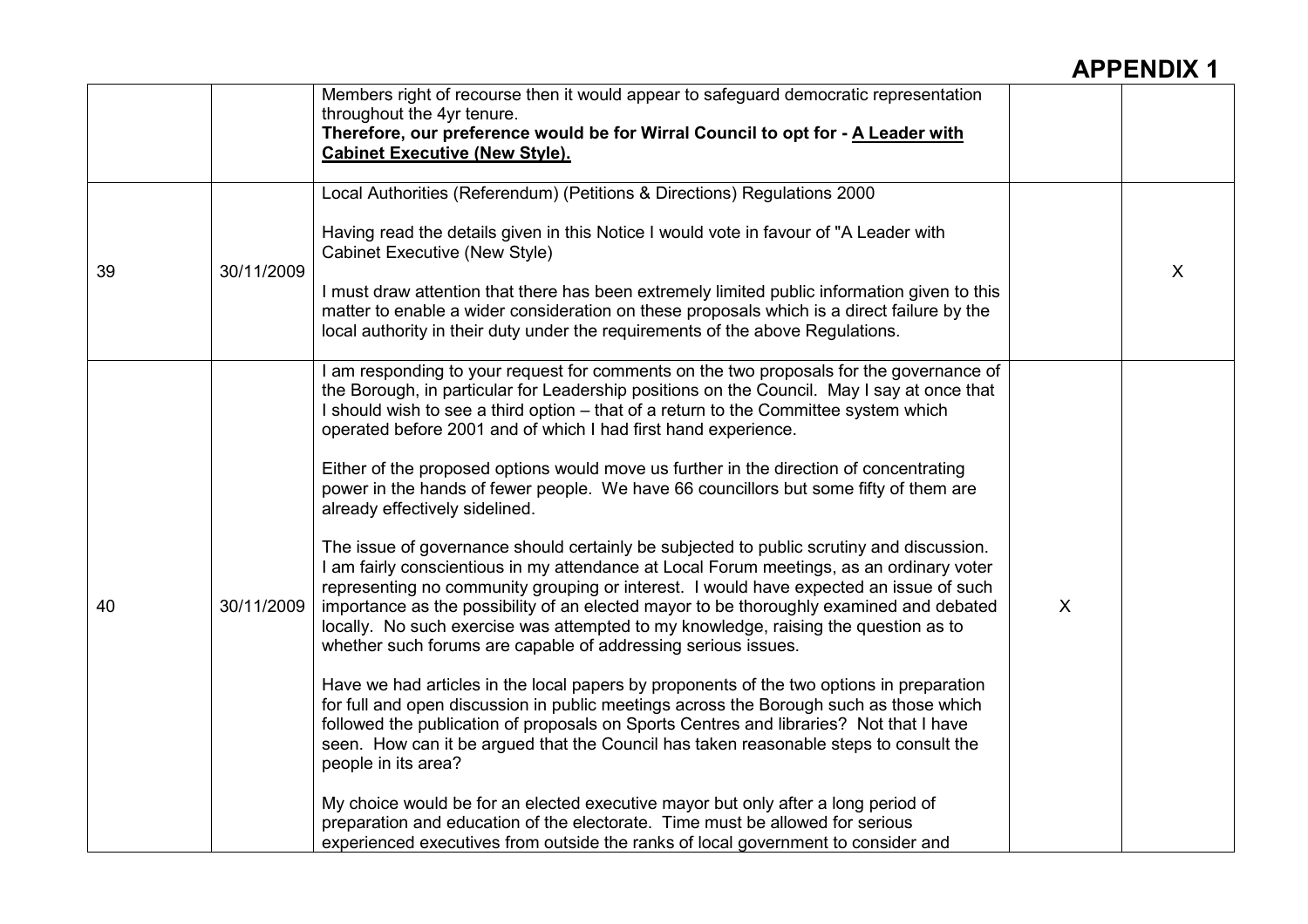|    |            | prepare for standing for election.                                                                                                                                                                                                                                                                                                                                                                                                                                                                                                                                                                                                                                                                                                                                                                                                                                                                                                                                                                                                                                                                                                                                                                                                                                                                                                                                                                                          |                          |  |
|----|------------|-----------------------------------------------------------------------------------------------------------------------------------------------------------------------------------------------------------------------------------------------------------------------------------------------------------------------------------------------------------------------------------------------------------------------------------------------------------------------------------------------------------------------------------------------------------------------------------------------------------------------------------------------------------------------------------------------------------------------------------------------------------------------------------------------------------------------------------------------------------------------------------------------------------------------------------------------------------------------------------------------------------------------------------------------------------------------------------------------------------------------------------------------------------------------------------------------------------------------------------------------------------------------------------------------------------------------------------------------------------------------------------------------------------------------------|--------------------------|--|
|    |            | With either of the proposals initiated too hastily and in the present climate of distrust of<br>established politicians, we could well end up with a chump in a gorilla suit in charge of our<br>affairs.                                                                                                                                                                                                                                                                                                                                                                                                                                                                                                                                                                                                                                                                                                                                                                                                                                                                                                                                                                                                                                                                                                                                                                                                                   |                          |  |
| 41 | 30/11/2009 | It is the view of the persons named below that, under the new arrangements for Council,<br>there should be a Mayor elected independently by all Wirral residents.<br><b>Terry Edgar</b><br>John Hankey<br>Joyce Hockey<br>Rev. Father Leon Ostaszewski<br>'Committee for the Centenary of the Wallasey Borough Charter 1910'                                                                                                                                                                                                                                                                                                                                                                                                                                                                                                                                                                                                                                                                                                                                                                                                                                                                                                                                                                                                                                                                                                | $\chi$                   |  |
| 42 | 30/11/2009 | I believe that it would be for the good of the electorate to have a directly elected mayor. It<br>may also cause the community to become more involved with council affairs.<br>Also it may mean that the council becomes more accountable to the electorate.                                                                                                                                                                                                                                                                                                                                                                                                                                                                                                                                                                                                                                                                                                                                                                                                                                                                                                                                                                                                                                                                                                                                                               | X                        |  |
| 43 | 30/11/2009 | After private discussion we wish to make the following points:<br>This consultation has not been carried out in a manner which would lead to maximum<br>contribution from the public - Information about the consultation was not widely publicised<br>(for instance, staff in the drop in centres seemed unaware of the existence of the<br>information sheets or of the nature of the public consultation). We became aware of it<br>only towards the end of November - we do normally attend our local area forum but<br>understand the issue was raised at the one recent forum we were unable to attend.<br>Basically, we do not want either of the forms of governance arrangements suggested and<br>object to it being forced upon us as both seem to be lacking in democratic principals - in<br>option A the leader, having been elected by the full council. would be able to be the sole<br>decider of members of the cabinet. The cabinet (chosen by one councillor) would then<br>have complete control. In option B a similar problem exists as, although the Mayor<br>would be elected by the full electorate, s/he would then still have total control over which<br>councillors were to be in 'cabinet'.<br>This is a totally undemocratic way of managing local government. In neither option A nor<br>option B is there any point at all in having local councillors (particularly if the councillor for | No<br>preference<br>made |  |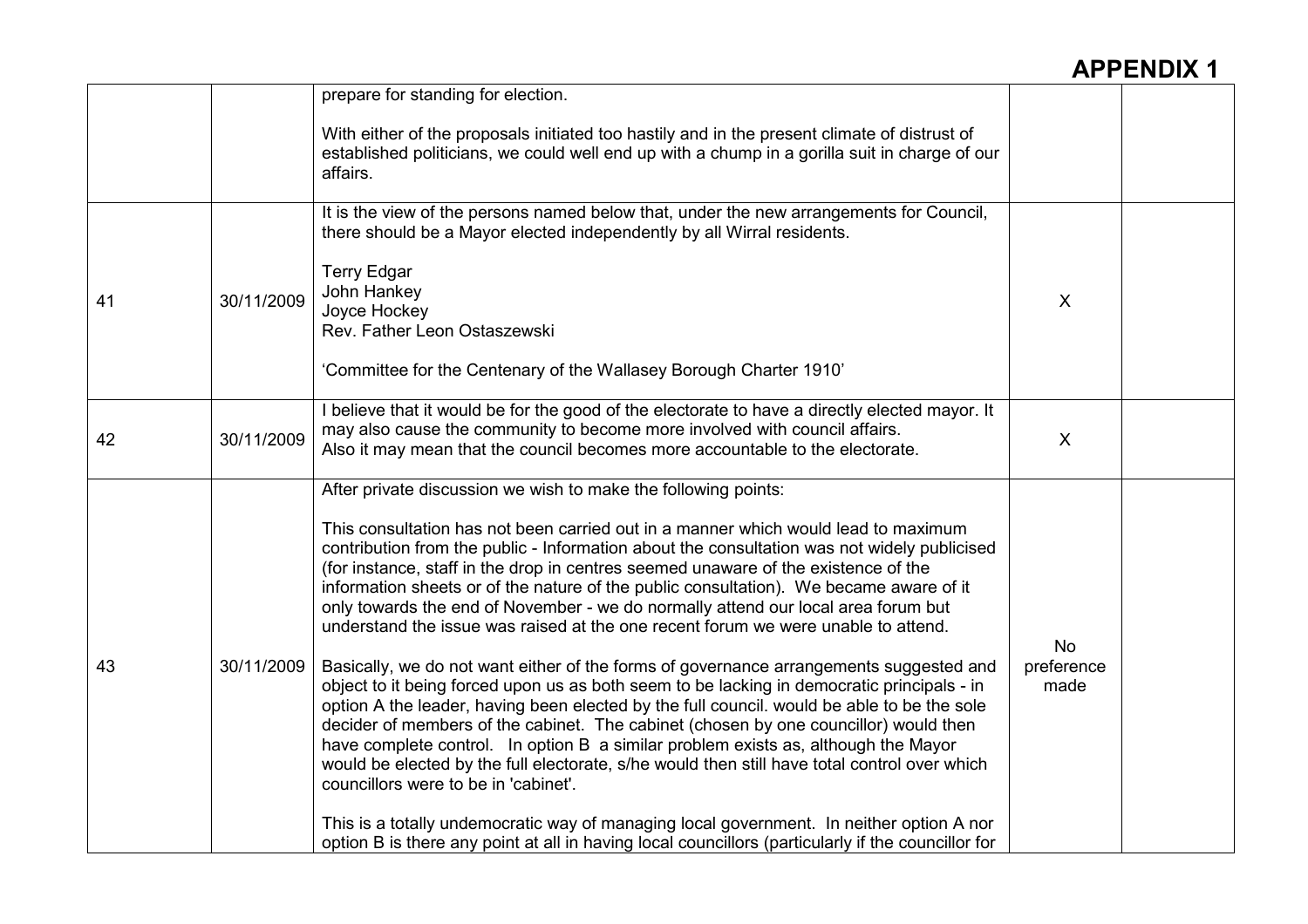|    |            | the ward in which one voted was not a member of the majority party) as decisions will be<br>made by a small group of councillors selected by one person.<br>Does this mean that we no longer have a Mayor for ceremonial purposes as now? Who<br>will perform the role of representing the people of the borough in the many local events<br>which now benefit from the presence of the Mayor? |  |
|----|------------|------------------------------------------------------------------------------------------------------------------------------------------------------------------------------------------------------------------------------------------------------------------------------------------------------------------------------------------------------------------------------------------------|--|
| 44 | 30/11/2009 | Having read the document thoroughly, I have decided that I would prefer A leader with<br>Cabinet Executive (New Style).<br>This, in my view, would provide a more democratic system, that electing a Mayor<br>possessing overall power for four years despite any shortcomings he/she might have and<br>there being no means of replacing him/her.                                             |  |
| 45 | 30/11/2009 | consider that the powers given to politicians should be limited to the minimum necessary<br>to fulfil a particular governance function.<br>do not like the prospect of a publicly elected Mayor, apparently irremovable for a period<br>of 4 years.<br>I therefore prefer WBC to have a Leader elected by the whole council, who could 'in<br>extremes' be removed by them.                    |  |

#### **SUMMARY**

|                         | <b>A Directly Elected Mayor</b><br>and Cabinet Executive | <b>A Leader and Cabinet</b><br><b>Executive (New Style)</b> | <b>No Preference</b><br>Indicated | <b>TOTAL</b> |
|-------------------------|----------------------------------------------------------|-------------------------------------------------------------|-----------------------------------|--------------|
| <b>No. of Responses</b> | 28                                                       |                                                             |                                   | 45           |
|                         |                                                          |                                                             |                                   |              |